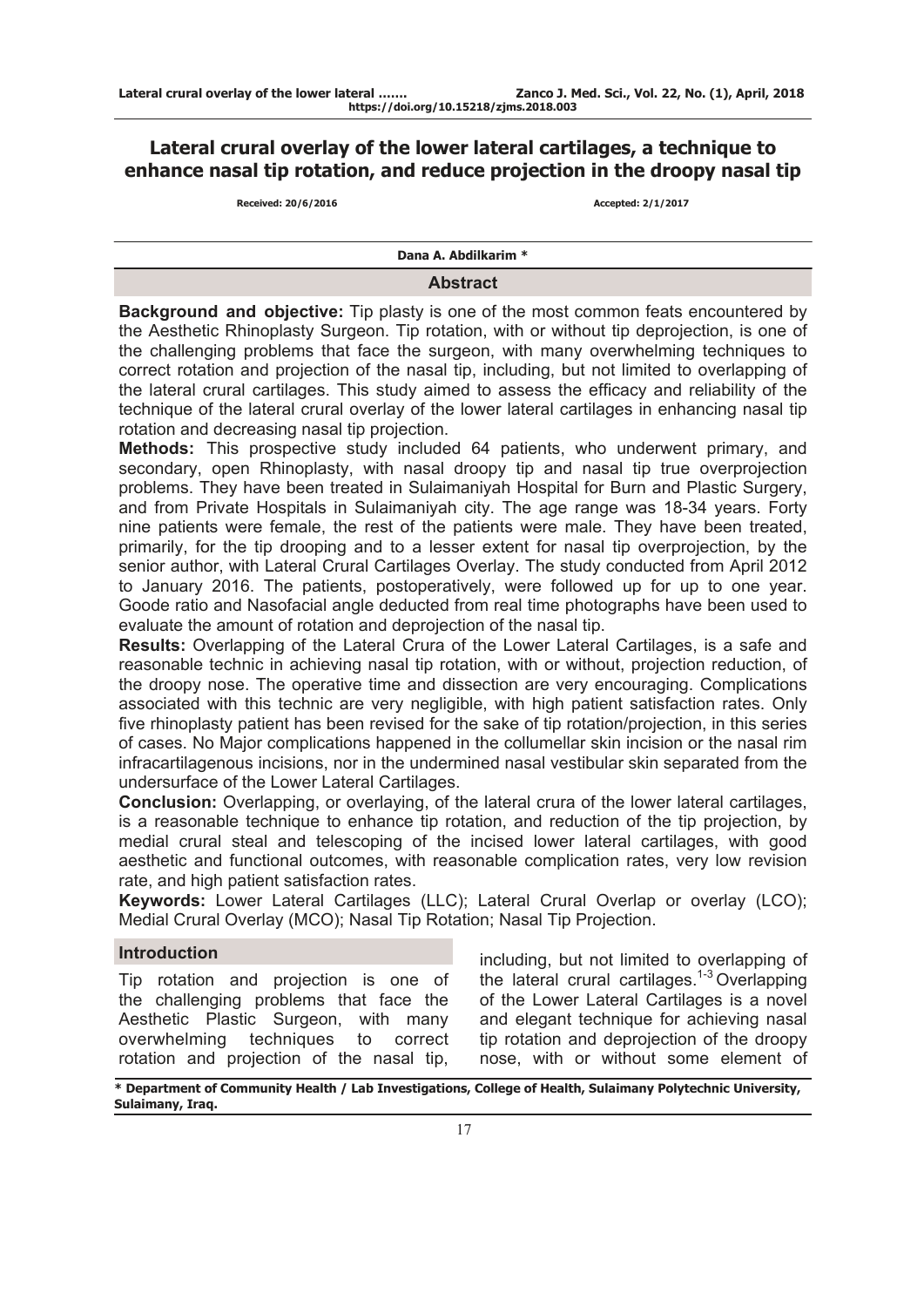| Lateral crural overlay of the lower lateral |  |  |  |
|---------------------------------------------|--|--|--|
|                                             |  |  |  |

Zanco J. Med. Sci., Vol. 22, No. (1), April, 2018 **https://doi.org/10.15218/zjms.2018.003**

hyperprojection.<sup>4,5</sup> Nasal tip projection has been defined as the distance along a perpendicular line from the vertical facial plane to the most anterior projecting point of the nasal tip (Figure 1). When the nose is droopy and overprojected, it draws abnormal attention, and the normal nasofacial harmony is disturbed. This overprojection can vary from a subtlety noticed by peers, only on close analysis, to a grossly overprojected "Pinocchio" nose.<sup>5</sup> Structural factors of the nose anatomy that produces tip over-projection may include 1- over-elongated alar cartilages, including the lateral crura, medial and middle crura or a combination of these. 2- A tense nose with gross quadrangular cartilage or nasal septum. 3- A combination of these factors and 4- Trauma or iatrogenic injury.<sup>1,5</sup> In the classic nasal tripod theory, a standard way to effect rotation, and retrodisplacement of the tip, is to shorten one or both of the legs of the tripod. However, if one shortens only one of the legs, a change in rotation will ensue. One can take advantage of this principle to accomplish retrodisplacement and a change in rotation by selecting the proper technique.1.5 Kridel and Konior in

1989 showed that when overprojection is accompanied by tip ptosis, LCO (which shortens the lower lateral crural leg) permits incremental retrodisplacement with increased rotation. On the other hand, MCO, which shortens the medial crural leg of the tripod, leads to controlled deprojection and decreased rotation. When used together at the same surgical intervention (to shorten both tripod legs), MCO and LCO can affect large amounts of retrodisplacement with little effect on rotation. These two techniques, alone or in combination, accomplish the needed retrodisplacement in most patients. It is relatively uncommon to need further deprojection than can be accomplished with MCO or LCO alone.<sup>1,5</sup> Many surgical technics.<sup>5</sup> have been described for reducing the projection of the tip of the nose, including but not limited to, the medial sliding technic,<sup>6</sup> overlapping of the lateral crus of the lower lateral cartilages. $1-3$ alar setback, $<sup>7</sup>$  Lateral Crural Setback With</sup> Cephalic Turn-in Flap.<sup>8</sup> Hockey stick Nasal Dome Division,<sup>9</sup>, Nasal Base, Alar Base Excision Technique,<sup>10</sup> Intermediate Crural Overlay,<sup>11</sup> Modified Vertical Dome Division



**Figure 1:** Illustration showing ideal nasal tip projection as deducted by analysis, defined a typical ratio equal to 0.2833 using the distance from nasion to upper vermilion–cutaneous junction of the upper lip (AE) compared with the distance of a perpendicular from this line to the tip-defining point (BD).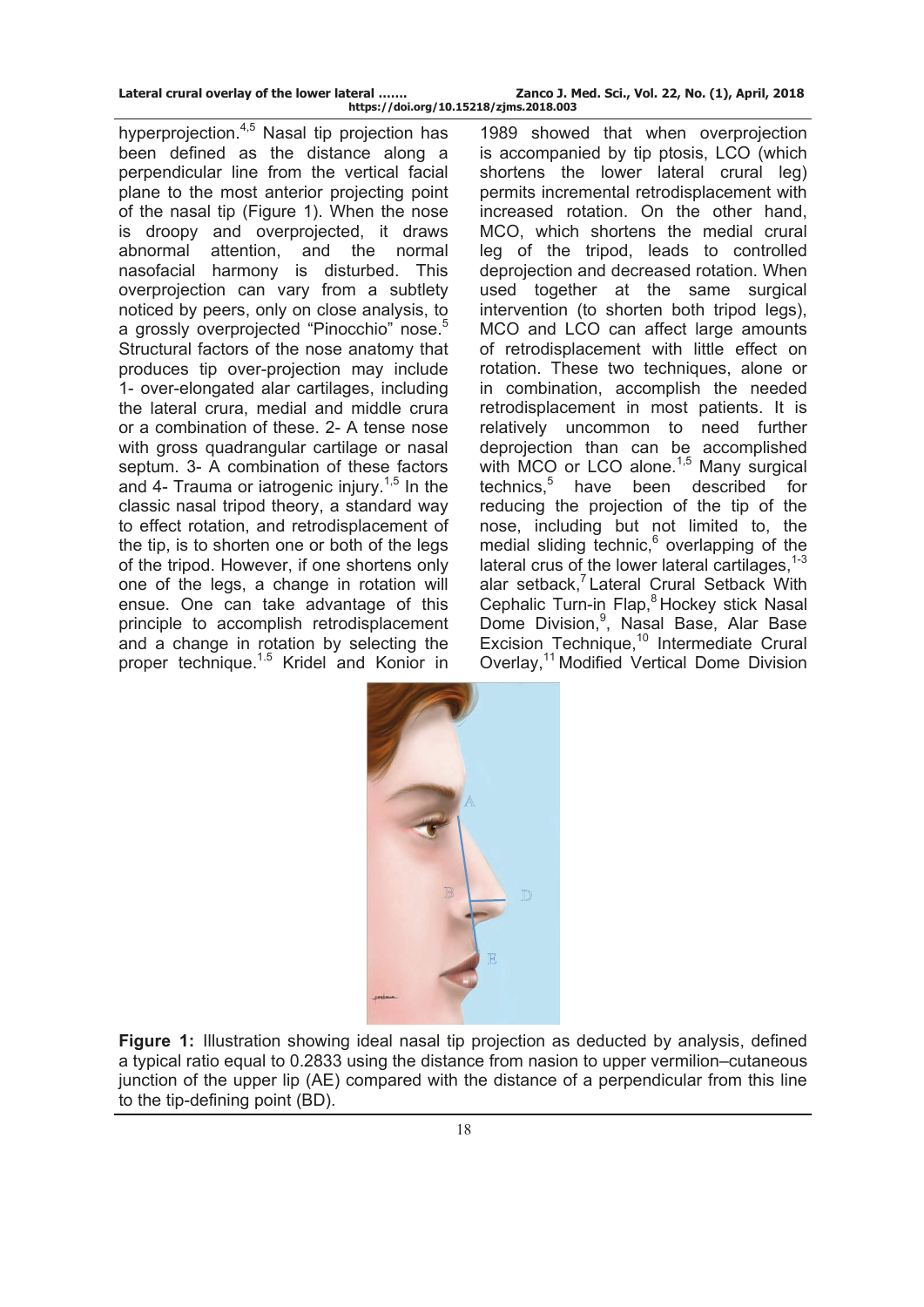Technique.<sup>12</sup> the lateral crural stairstep technique,  $13$  and many others.  $3-19$  Michael et al.<sup>14</sup> recommends an incremental approach to address the nasal tip projection reduction by addressing the caudal or dorsal septum, followed by the medial crural incision or excision, and lastly by addressing the lateral crural incision or overlaying. They strongly oppose the truncation of the nasal tip cartilages because of the severe contour deformity that follows such procedures. Tongue-in-Groove, TIG, Setback of the Medial crura<sup>15</sup> by [Datema FR](http://www.ncbi.nlm.nih.gov/pubmed/?term=Datema%20FR%5BAuthor%5D&cauthor=true&cauthor_uid=25491013) (2014) is just another method that adds to the armamentarium of tip projection reduction.<sup>16-18,21-22</sup> This study aimed to assess the efficacy and reliability of the technique of Lateral crural overlay of the lower lateral cartilages in enhancing nasal tip rotation and decreasing nasal tip projection.

# **Methods**

This prospective study was performed on 64 patients who underwent Primary and Secondary Open Rhinoplasty, with droopy nasal tip, and with projection problems. They have been treated in Sulaimaniyah Hospital for Burn and Plastic Surgery and from Private Hospitals in Sulaimaniyah city. They have been treated for the tip drooping and overprojection, with Lateral Crural cartilages Overlay**,** (LCO). The study conducted from April 2012 to January 2016. The patients, postoperatively, followed up for up to one year. Goode ratio and Nasofacial angle deducted from real time photographs used to evaluate the amount of deprojection and rotation of the tip. Only when true nasal tip ptosis and overprojection is properly determined. Then, analysis has been done objectively. I excluded false over-projection due to low radix from this study. Infracartilagenous incisions are made on both sides and combined to an inverted V transcolumellar incision in the middle. The nasal skin is dissected off the alar cartilages, i.e., lower lateral cartilages in the supraperichondrial (sub SMAS, Subcutaneous Muscular

Aponeurotic System) avascular plane, or immediately above the bare cartilaginous framework of the nasal tip, up to the radix. Cephalic trimming of the lower lateral cartilages, leaving at least a 5-mm-wide strip, is done to enhance nasal tip refinement. Before making the Lateral crural cartilage incisions, the vestibular skin is undermined from the overlying lateral crus for approximately 5 mm on each side of the planned rotation point. The incisions in the repositioned lateral crura are then planned so as to cross the central-lateral portion of each lateral crus, comparable to Peyman, $5$  or the incision done in the junction of the lateral third with the medial two thirds of the overdeveloped lateral crus, comparable to Hossam.<sup>1</sup> The cartilage incision is performed as a straight -line cephalocaudally, but care exercised to stay at least 1 cm beyond the domes. Dissection to release the vestibular skin also releases tethering forces that could restrict tip rotation, and it allows for safe transcartilaginous suture fixation. The integrity of the divided lateral crura is then reestablished with 5-0 PDS absorbable transcartilaginous, horizontal mattress sutures (Figure 2).

## **Postoperative care**

The patient is encouraged to lie 45 degrees head up postoperatively for at least one week. The endonasal greasy gauze plugs removed three days postoperatively. The external nasal splints were replaced after one week by a new one, for another week. The thermal plastic split was used for this purpose. Systemic antibiotics have been used for five days after the surgery, two days parenteral and three days oral, amoxicillin-clavulanic acid. Tapping of the nose continues for at least two weeks after removal of the plastic external cast. The patient is strictly discouraged for massaging the nasal tips and the rest of the nose, in the complete rhinoplasty cases. Patients are warned about any possible trauma to the nose. Endonasal isotonic saline pump is routinely prescribed for the patients for keeping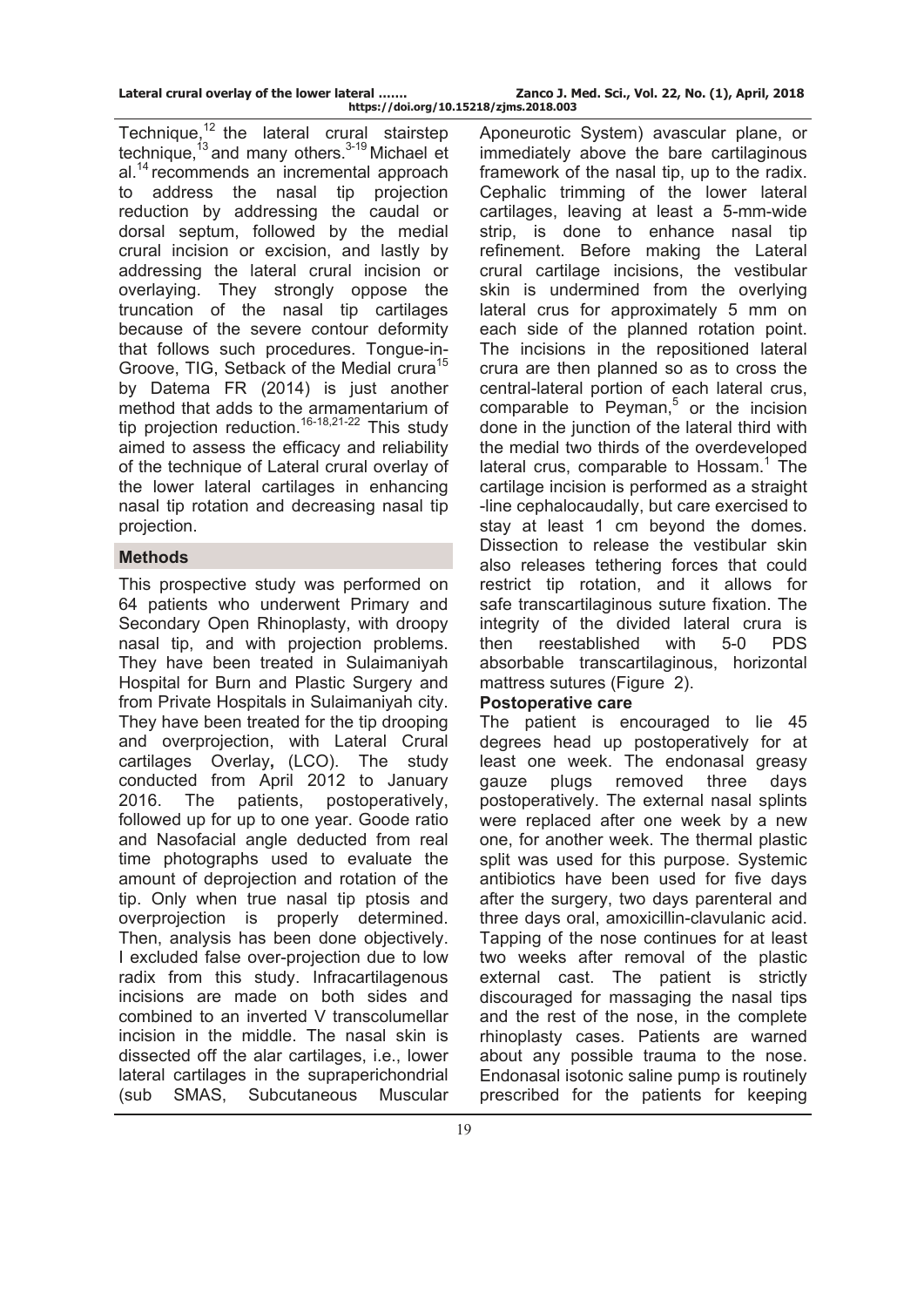nasal hygiene. Transcollumellar and internal infracartilagenous incision sutures were removed completely one week. Statistical analysis applied for age range, sex distribution, frequency and percentage of complications.

Ethical considerations: Written and verbal informed consent is taken from patients before surgery. Consent was taken from the patients to use facial photos. No commercial or financial interest in any surgical material or equipment's are interested in the publishing of this paper.

Proper consent is taken from the University of Affiliation, SPU, and hospital authorities to prepare this job. No conflict of interests of any kind.

#### **Results**

The patient ages was ranging between 18 to 34 years. 49 patients (76.5%) were female; the rest were male. The operative time (40-60 minutes) and dissection are very encouraging. No Major complications happened in the collumellar skin incision or the nasal rim infracartilagenous incisions



**Figure 2:** Surgical steps in performing lateral crural cartilage overlay A and B Incision of the lateral crus of the lower lateral cartilage C and D Fixation of the overlapped cartilages by 5/0 PDO mattress sutures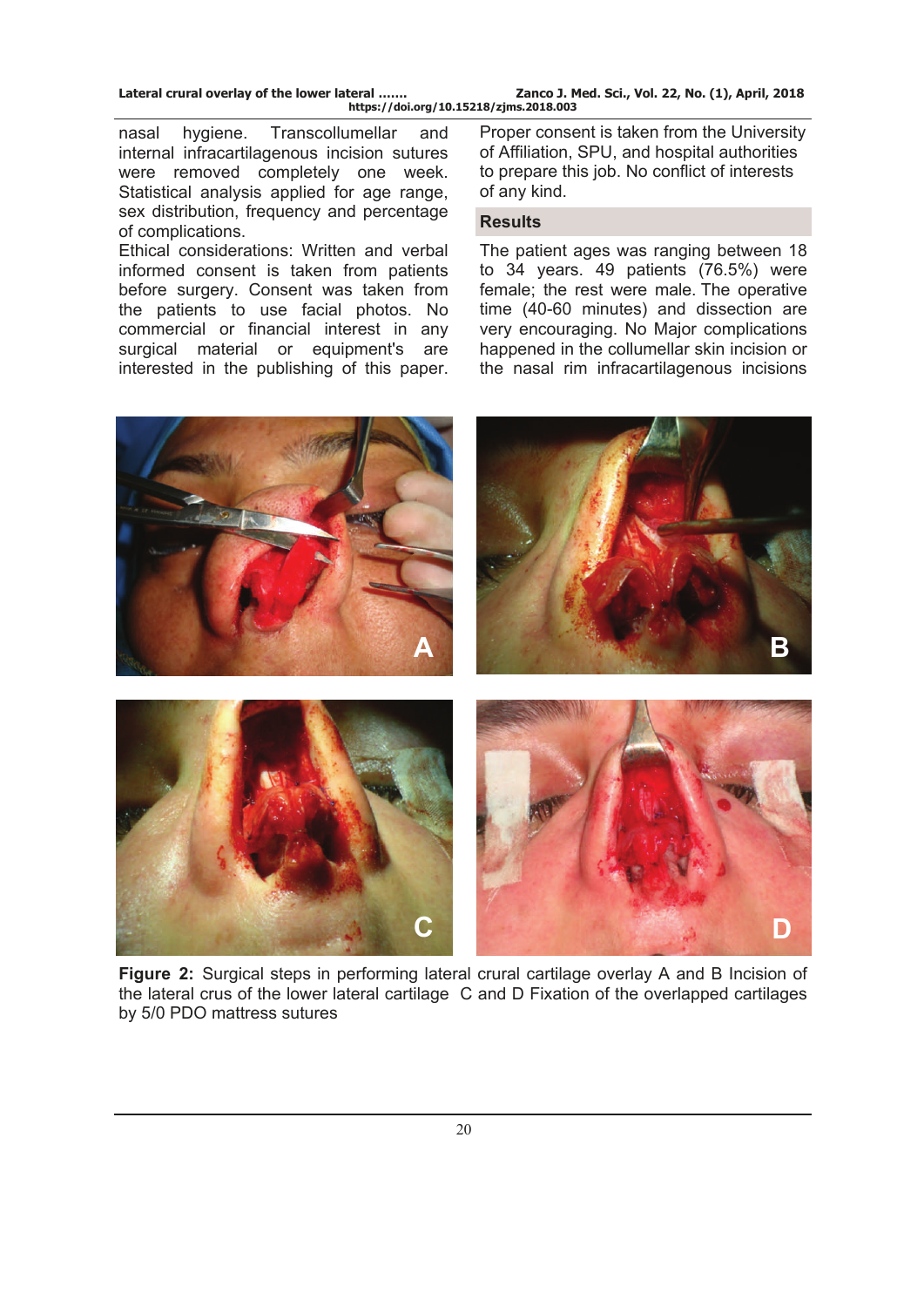| Lateral crural overlay of the lower lateral | Zanco J. Med. Sci., Vol. 22, No. (1), April, 2018 |
|---------------------------------------------|---------------------------------------------------|
| https://doi.org/10.15218/zjms.2018.003      |                                                   |

nor the undermined nasal vestibular skin separated from the undersurface of the LLCs (Figure 3). Minor step off in the collumellar incision in 3 cases (4.6%) and scarring in the infracartilagenous incision sites in 2 cases (3.1%). No projection changes noticed in 6 cases(9.3%) although the rotation is satisfactory in the latter

cases. Patients (more than 90 %) were satisfied with the net result of the tip plasties except for 6 (9.3%) cases. Only five cases (7.8%) were revised by alar base excision for the reason of alar base flaring. No tip necrosis, bleeding, or infection was encountered in this series of patients (Table 1).

**Table 1:** The frequency of complications encountered in this series of patients.

| <b>Complications</b>                    | <b>Frequency</b> | Percentage     | <b>Remarks</b>                                                                                                                                                                                                                                                           |  |  |
|-----------------------------------------|------------------|----------------|--------------------------------------------------------------------------------------------------------------------------------------------------------------------------------------------------------------------------------------------------------------------------|--|--|
| Step off in the<br>collumellar incision | 3                | 4.6%           | CO2 Laser resurfacing corrected the problems.                                                                                                                                                                                                                            |  |  |
| No projection<br>changes                | 6                | 9.3%           | Change in the rotation of the tip corrected the nasal<br>drooping problem.                                                                                                                                                                                               |  |  |
| <b>Surgical Revision</b>                | $\,$ 5 $\,$      | 7.8%           | Alar base excision done to decrease flaring of alar base<br>and reduction of the tip projection in the cases were no<br>changes noticed in projection. These were accounting<br>for most of the patients who were not satisfied with the<br>procedure of the tip plasty. |  |  |
| Necrosis<br>Bleeding, infection         | nil<br>nil       | $0\%$<br>$0\%$ |                                                                                                                                                                                                                                                                          |  |  |
|                                         |                  | A              | $\sf{B}$                                                                                                                                                                                                                                                                 |  |  |
|                                         |                  |                |                                                                                                                                                                                                                                                                          |  |  |

**Figure 3:** Case example showing LCO achieving increased rotation and depreojection, A Preop profile view B Postop profile view C Preop worm eye view D Postop worm eye view.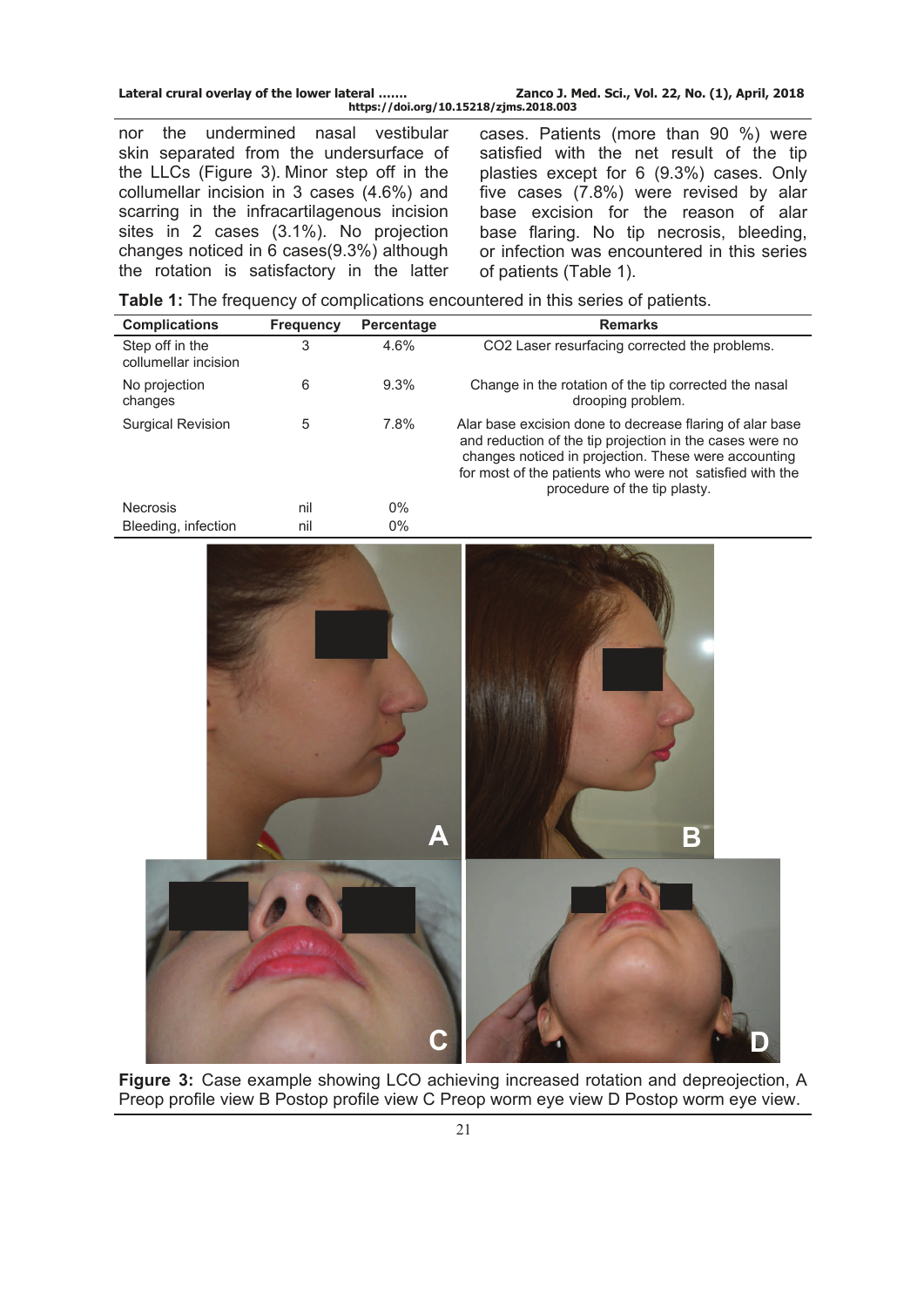#### **Discussion**

Deprojection and rotation of the overprojected nasal tip can be accomplished successfully with a handful of properly used techniques. Once the proper analysis has been accomplished, an algorithm can be used to help simplify the approach to deprojection. In a retrospective study<sup>15</sup> based on 22 consecutive Caucasian or Mediterranean patients who had aesthetic, open deprojection rhinoplasty combining TIG with either footplate resection or medial crural overlay by one surgeon between 2009 and 2011. Good understanding of the anatomical and histological tip support and dynamics are very important while embarking upon any nasal tip procedure that alters projection or rotation of the nasal tip.<sup>19-20</sup> Goode's method is based on trigonometric analyses of the whole nose. The technical construction is a little fastidious as it is based on a global analysis of the nasal dimensions. The first vertical straight line is drawn between the nasion and the alar sulcus; a second is perpendicular to the line going through the nasal tip. Methods of Calculation Goode's index is calculated as follows: 3 points are defined: B (nasion), C (nasal tip), and A (Projection of C onto the nasion-alar line). Goode's index is calculated using the ratio: AC/BC. A Goode's index between 0.55 and 0.6 corresponds to a normal projection. An index greater than 0.6 corresponds to hyper projection and less than 0.55 to hypo projection. When the ratio is within normal limits, it corresponds to the nasofacial angle of about 36°. Florence et al. (2007) present a new method of assessment of nasal tip projection, inspired by Goode's method, but which does not take into account the rotation phenomena (and thus, shortening of the dorsum).<sup>19</sup> Regarding nasofacial angle analysis, three methods of construction were proposed by Leach to determine the naso-frontal angle: Method A measures the angle between the line of the dorsum and a vertical line connecting the glabella in the midline between the alar line

and the subnasion. The dorsum line connects the nasion and the tip of the nose passing through a potential bony prominence. Method B uses as its vertical the straight line passing through the glabella and the chin. It is the most commonly used method in practice. Method C uses a vertical line which connects the nasion and the chin.<sup>19</sup> In our series of patients, we evaluated the overlapping of the lateral crus of the lower lateral cartilages LCO with suture fixation of the medial crura to the caudal septum to reduce the nasal tip projection combined with nasal tip rotation. On reviewing the literature by Hossam,<sup>1</sup> many of the techniques de-scribed to correct primary overprojec-tion depended on sacrifice of the domal segment of the alar cartilage by directly excising the domes. Al-though these techniques resulted in ef-fective deprojection, they were associ-ated with a high risk of tip contour irregularities in the form of pinching, notch-ing, or bossa formation, as the transected and weakened cartilages were liable to dis-placement and distortion during the heal-ing phase. This made many authors endorse domal preservation by describing alterna-tive techniques, for alar cartilage reduc-tion, depending on shortening the medial crura, lateral crura, or both. In the current study, I found that the LCO resulted in controlled predictable chang-es in the degree of tip projection as well as tip rotation. PDS absorbable sutures used in mattress fashion in contrast to authors who use permanent suture materials.<sup>1,5,9</sup> In patients with nasal tip over-projection and caudal displacement of the tip, the freed anterior portion of the lateral crus rotates and slides over the posterior portion of the crus, which is stationary. With this overlay process; the cephalic rotation of the tip causes shortening of the lateral crura.<sup>5</sup> The overlapping of the lateral crura of the lower lateral cartilages is achieved through open approach rhinoplasty by proper dissection of the cutaneous skin hood of the nasal tip off the cartilaginous nasal skeleton in the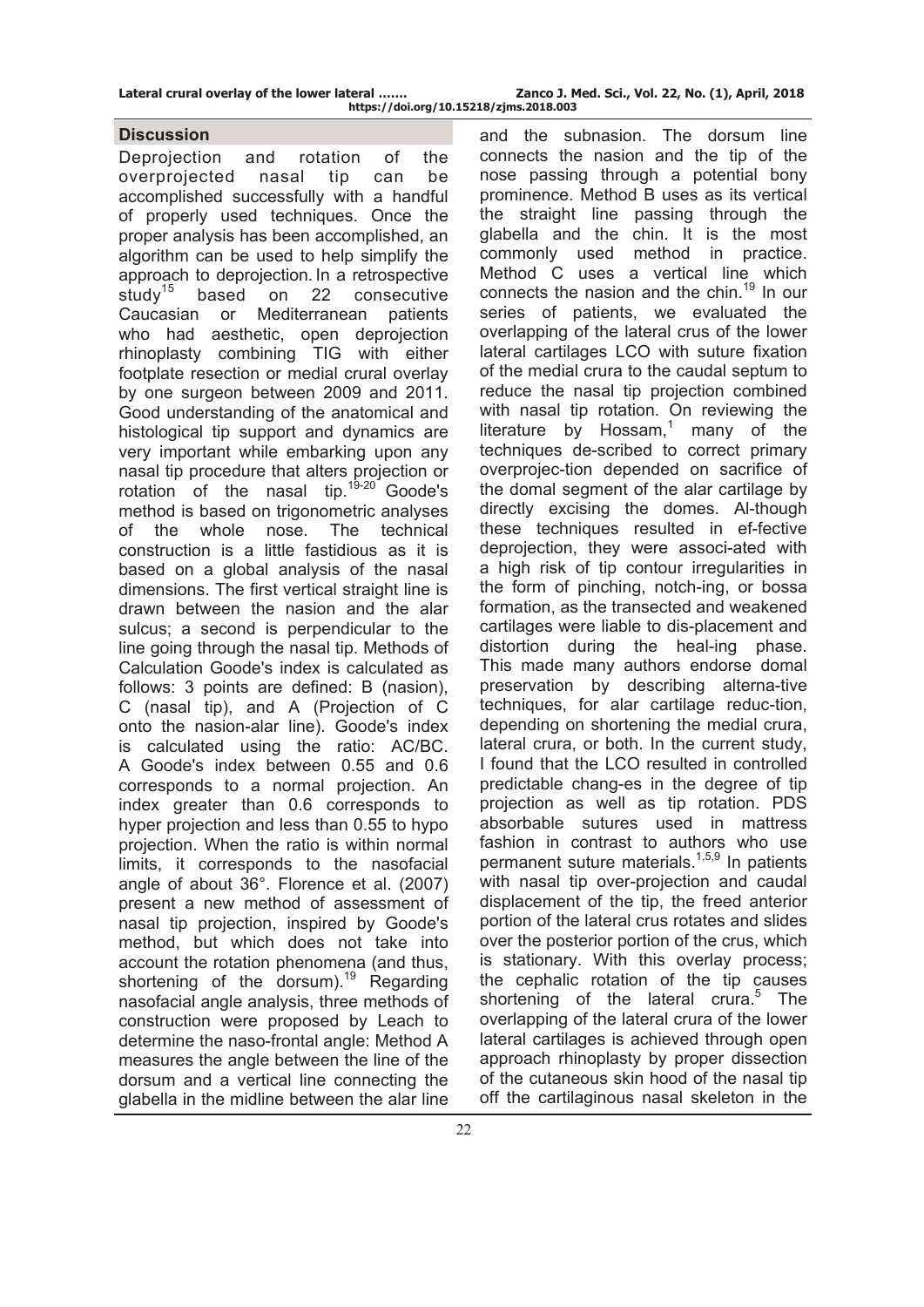relatively avascular loose areolar plane in between the supraperichondrial layer of the LLC just below the vestigial SMAS layer of the facial system of the subcutaneous fascia layer of the nose or just above the bare LLC. The latter is best reserved for the patients with relatively thin skin hood of the nose. No additional problem resulting from denuding the LLC is noticed, although the LLC is totally stripped from its perichondrium as the vestibular skin is dissected from the undersurface the latter cartilage to achieve the overlapping of the medial and the lateral segments of the lateral crura, to achieve the theoretical reduction of the nasal tip combined with the desired rotation of the nasal tip. On the other hand, the patients with more bulbous skin the dissection performed immediately below the SMAS since the skin thickness is sufficient to prevent noticeable step offs in the LLC. Hossam Foda<sup>1</sup> keeps dissection of the nasal tip supraperichondrial regardless of the thickness of the nasal tip skin. Intermediate dome division. $9,11$  is one technic used for reduction of nasal tip projection in thin skinned individuals without causing visible deformities in the tip. Regarding planned incision of the lateral crura of the LLC, the incisions in the repositioned lateral crura are then planned so as to cross the central-lateral portion of each lateral crus, comparable to Peyman.<sup>5</sup> or the incision done in the junction of the lateral third with the medial two thirds of the

overdeveloped lateral crus, comparable to Hossam.<sup>1</sup> In the former technic, the cartilage cut extends in a straight line from the cephalic to the caudal crural margin, with care taken to stay at least 1 cm away from the dome. We found that no problem is noticed in either way, since  $Foda<sup>1</sup>$ recommends the incision in the mentioned cartilage to be performed in the junction of the lateral third with the medial two thirds of the lateral crus because the thickness of the skin in this particular location is thick enough to camouflage any possible contour deformity resulting from overlapping of the incised margins of the lateral crus of the LLC.<sup>1</sup> Alar base narrowing is performed as the final step in rhinoplasty because any narrowing of the nasal tip or any change in tip projection will have a direct effect on the alar base configuration. Only after the closure of all rhinoplasty incisions, the amount of alar base narrowing can be judged properly  $10$ . I was very reluctant to perform this tech to any of my patients because of the resulting scar in the alar base margin and because of difficulty in the revision of any deficiency caused by over resection in this area according to my previous experience. Hossam Foda<sup>1</sup> in his article about LCO, has achieved very high patient satisfaction rate with very low revision (2.6%) and complication rate. This author in another study<sup>7</sup> used Alar setback technique and found high patient satisfaction although the

| <b>Method</b>                                                     | <b>Results</b>                                                                            | <b>Patient</b><br>satisfaction | <b>Revision</b> | <b>Suture</b><br>extrusion | <b>Other complications</b>                                           |
|-------------------------------------------------------------------|-------------------------------------------------------------------------------------------|--------------------------------|-----------------|----------------------------|----------------------------------------------------------------------|
| LCO <sup>1</sup>                                                  |                                                                                           | High                           | 2.6%            | zero                       |                                                                      |
| Alar setback $^7$                                                 | 8.1% external wedge<br>excision 6% combined<br>with internal vestibular<br>floor excision | <b>High</b>                    | zero            | 5%                         | 30% rim notching                                                     |
| Intermediate Crural<br>Overlay (ICO), <sup>11</sup>               | Rotation in 63%<br>Derotation in 27%                                                      |                                | 6%              |                            | Bossae formation in 2<br>patients                                    |
| Tonque-in-Groove<br>Setback of the Medial<br>Crura, <sup>15</sup> | Deprojection in 86%                                                                       |                                |                 |                            | Increased projection<br>in $4.5%$<br>Unchanged projection<br>in 9.5% |

**Table 2:** Some methods/Results of tip Deprojection/Rotation for comparison.